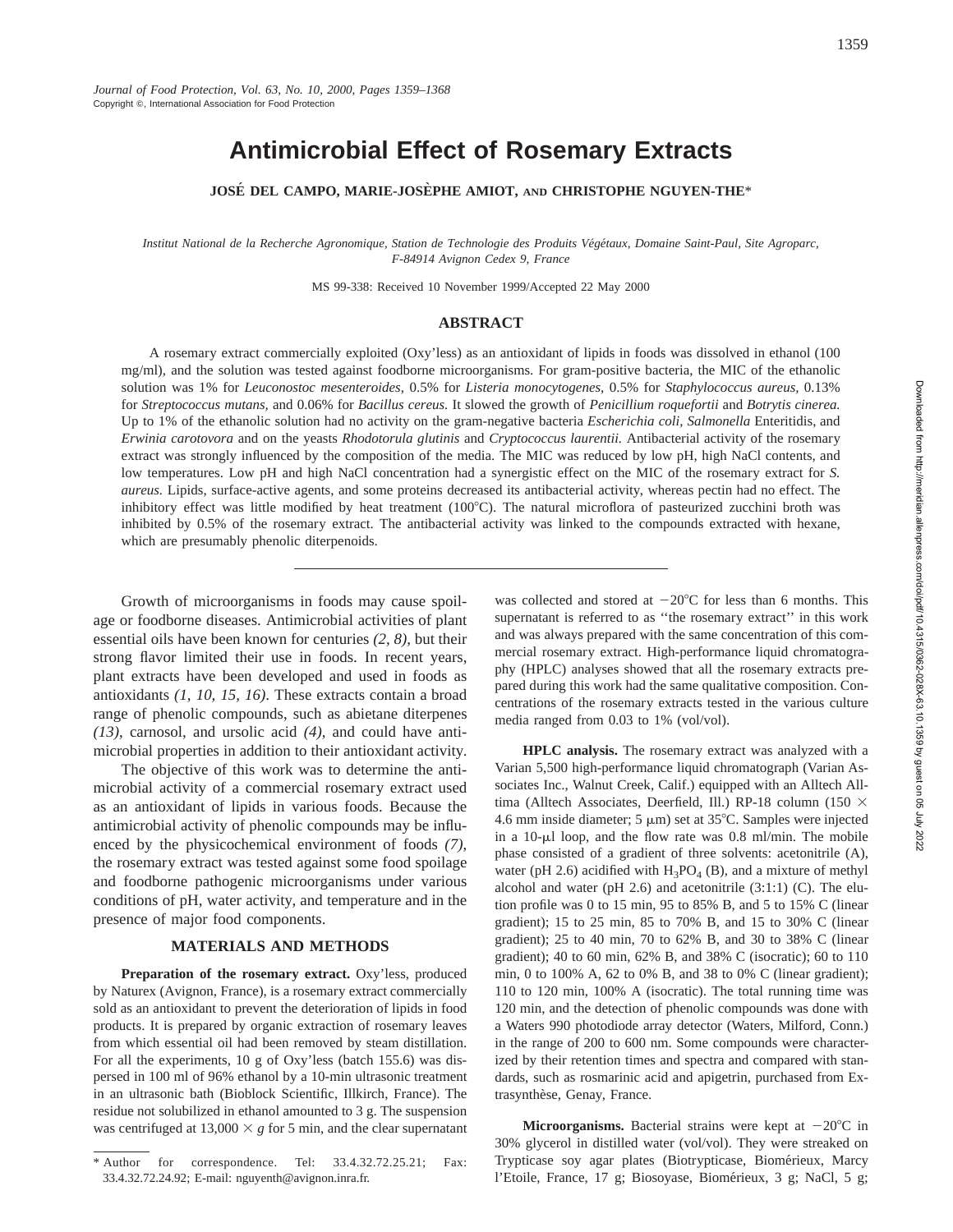$K<sub>2</sub>HPO<sub>4</sub>$ , 2.5 g; glucose, 2.5 g; granulated agar, Biomérieux, 15 g; distilled water, 1 liter) and subcultured twice at  $30^{\circ}$ C in Trypticase soy broth (TSB). *Staphyloccocus aureus* 57.10, *Bacillus cereus* 51.27, *Salmonella* Enteritidis 82.97, *Lactobacillus plantarum* 103151 T, and *Streptococcus mutans* 103220 T were purchased from the Collection Institut Pasteur (Paris, France). *Erwinia carotovora* 1336 was purchased from the Collection Française des Bactéries Phytopathogènes (Angers, France). A strain of *B. cereus* (Z4234) and a strain of *Leuconostoc mesenteroides* had been isolated from vegetables in the laboratory. *Listeria monocytogenes* strain Scott A and *Escherichia coli* were kindly supplied by, respectively, Dr. B. Lund (Institute of Food Research, Norwich, UK) and Professor J. Guiraud (Université Montpellier II, Montpellier, France).

Molds were kept at  $4^{\circ}$ C on potato dextrose agar slants (Biomérieux) and grown 5 days at room temperature on potato dextrose agar plates. Plugs of 3 mm diameter, cut out of the external margin of the mycelium, were used as inoculum. One strain of *Penicillium roquefortii* from blue cheese and one strain of *Botrytis cinerea* from decayed strawberry had been isolated in the laboratory. Yeasts were kept in sterile distilled water at  $4^{\circ}$ C, streaked on potato dextrose agar plates to check purity, and grown in yeast glucose broth (yeast extract, 5 g, Biomérieux; glucose, 5 g; distilled water, 1 liter) 3 days at  $25^{\circ}$ C to produce inoculum. One strain of *Rhodotorula glutinis* and one strain of *Cryptococcus laurentii* had been isolated from strawberry fruit in the laboratory.

**Measurement of inhibitory activity of the rosemary extract.** Serial, twofold dilutions from  $2^0$  to  $2^{-5}$  of the rosemary extract were done in 96% ethanol. One percent of each dilution (vol/vol) was added to the culture media. The addition of the dilutions  $2^0$  and  $2^{-1}$  made the culture media cloudy, so turbidity could not be used to measure microbial growth. In the case of agar media, dilutions of the rosemary extract were added to the melted agar at 50°C. Ethanol alone diluted 100-fold in the medium was used as control. The addition of the rosemary extract did not affect the pH of the culture media. Concentrations were expressed as percentage of the rosemary extract in the culture media (vol/ vol). Concentrations tested varied from 0.03 to 1%. Unless otherwise specified, the inhibitory effect was measured in TSB for bacteria, in yeast glucose broth for yeast, and in potato dextrose agar for molds. Media were incubated at temperatures of 4, 10 (two temperatures of refrigerated foods), 25, or  $30^{\circ}$ C (two temperatures of nonrefrigerated foods). Sodium chloride concentrations in TSB or potato dextrose agar varied from 5 to 100 g/liter, and pH was adjusted with hydrochloric acid (1 N) to values of 3.5 to 7.0. Hydrochloric acid was added to melted potato dextrose agar kept at 50°C. TSB was adjusted to the desired pH and sterilized by filtration through  $0.22$ - $\mu$ m MITEX filter units (Millipore, Saint-Quentin Yvelines, France). Microorganisms were selected for their ability to grow over the range of conditions tested: *S. aureus, L. plantarum,* and *L. monocytogenes* were used to test the effect of high sodium chloride concentrations, low pH, and low temperature, respectively.

Broths were inoculated with approximately 105 CFU/ml of bacteria and approximately 100 CFU/ml of yeasts. Yeast and bacteria were enumerated at regular intervals by serial dilution and plating in duplicate on yeast glucose agar and Trypticase soy agar, respectively, with a spiral plater apparatus (Interscience, St Nomla-Breteche, France). Plates were incubated at 30°C for 24 h. The MIC was determined as the mean of the lowest concentration of the rosemary extract that prevented the growth of inoculum during the incubation period. The minimum lethal concentration (MLC) was the mean of the lowest concentration that killed the inoculum to a level close to the detection limit (20 CFU/ml). For molds, potato dextrose agar plates were inoculated in triplicate with one plug of mycelium placed in the center of the plate. The diameter of the three disks of mycelium was measured regularly, and the result was the mean of the three measures.

**Effect of heat on the inhibitory activity.** Hungate tubes (Bellco Glass, Flobio, Courbevoie, France) containing 9.9 ml of sterile TSB were equilibrated at 70, 75, 80, 90, and  $100^{\circ}$ C in a water bath. One hundred microliters of the rosemary extract was injected through the septa of each tube. Tubes were removed at regular intervals during 30 min at 70 $^{\circ}$ C, 20 min at 75 $^{\circ}$ C, and 15 min at 80, 90, and  $100^{\circ}$ C and cooled in melting ice. Serial twofold dilutions were done in TSB to obtain concentrations ranging from 0.13 to 1% of the rosemary extract. Tubes containing various dilutions of the heated rosemary extract were inoculated with 10<sup>5</sup> *B. cereus* (CIP 51.27) per ml to measure the inhibitory activity.

**Effect of various ingredients on the inhibitory activity.** The following compounds were added to TSB before testing the inhibitory activity of the rosemary extract on bacteria: surfaceactive agent diacetyltartric ester of monoglyceride (Datem, Naturex, Avignon, France); high methylated pectin (Ruban brun, Unipectine, Redon, France); sterilized dairy cream (Elle & Vire, Condé-sur-Vire, France), containing 15 g of fat per 100 g of dried weight; and bovine serum albumin (Sigma, l'Isle d'Abeau Chesne, France). The inhibitory activity was also measured in skim milk (Regilait, St-Martin Belle Roche, France).

**Activity of the rosemary extract in pasteurized zucchini broth.** Zucchinis were steam cooked, homogenized, and centrifuged 10 min at  $10,000 \times g$ . The supernatant was mixed with the water used to wash vegetables to increase the contamination with spore-forming bacteria and with sterilized dairy cream, an ingredient frequently added to recipe dishes made with vegetables in France. A total of  $3 \times 10$  ml of zucchini broth with 1% (vol/vol) ethanolic dilutions of the rosemary extract was dispensed in vials. Vials were closed with a rubber stopper and heated at 80°C for 15 min in a water bath (a temperature probe was placed in one vial with zucchini broth to measure the internal temperature) to destroy all nonsporulated bacteria. The vials were placed at  $10^{\circ}$ C to simulate storage in a domestic refrigerator. After 5, 10, and 14 days, vials were opened, and aerobic and facultative anaerobic spore-forming bacteria from zucchini broth were enumerated by serial dilution and plating in duplicate on Trypticase soy agar with a spiral plater. Plates were incubated  $24$  h at  $30^{\circ}$ C.

**Activity and composition of hydrophilic and hydrophobic fractions of rosemary extract.** Hydrophobic compounds were extracted from 2 g of Oxy'less with 100 ml of hexane (CarloErba, Val de Reuil, France) for 2 h using a Kumagawa apparatus (Prolabo, Paris, France). Hexane was evaporated, and the dried fraction was collected in 10 ml of ethanol. This ethanolic suspension was centrifuged and collected to give fraction  $F_1$ . It contained apolar compounds. A small pellet, not soluble in alcohol, was dried and dissolved in ethyl acetate (Merck, Darmstadt, Germany). The HPLC analyses of this solution showed the same composition as  $F_1$  but 10-fold less concentrated. The residue of the extraction with the Kumagawa apparatus, which contained more polar compounds, was dispersed in 12 ml of water and methanol (25/75, vol/vol) by a 10-min ultrasonic treatment in an ultrasonic bath (Bioblock Scientific, Illkirch, France), heated at  $70^{\circ}$ C for 5 min, and centrifuged 5 min at  $10,000 \times g$ . The supernatant was collected (fraction  $F_2$ ), and a small insoluble residue was discarded. The dry weight of each fraction was measured, the inhibitory ac-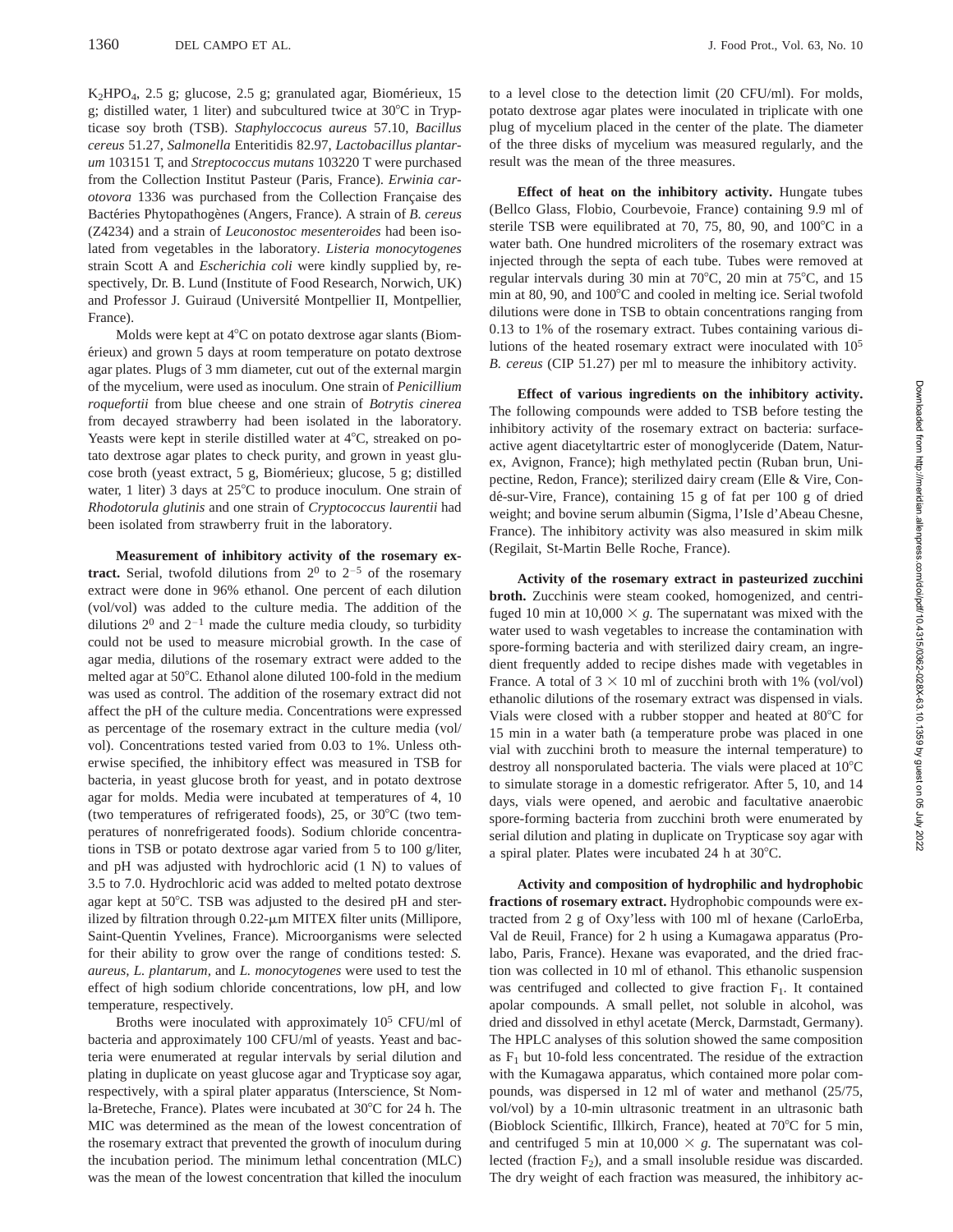| received as such as $\lambda$ and a community asset and asset all constructs of the community |                 |                                                                |        |                                               |              |                                               |  |  |
|-----------------------------------------------------------------------------------------------|-----------------|----------------------------------------------------------------|--------|-----------------------------------------------|--------------|-----------------------------------------------|--|--|
| <b>Strains</b>                                                                                | Initial number  | Number in control<br>after 24 h at $30^{\circ}$ C <sup>b</sup> | MIC(%) | Number at MIC<br>after 24 h at $30^{\circ}$ C | $MLC$ $(\%)$ | Number at MLC<br>after 24 h at $30^{\circ}$ C |  |  |
| B. cereus CIP 51.27                                                                           | $3.17 \pm 0.08$ | $7.43 \pm 0.10$                                                | 0.06   | $\leq 1.31c$                                  | 0.06         | $\leq$ 1.31                                   |  |  |
| B. cereus Z4234                                                                               | $3.32 \pm 0.05$ | $8.07 \pm 0.16$                                                | 0.06   | $\leq$ 1.31                                   | 0.06         | $\leq$ 1.31                                   |  |  |
| S. mutans                                                                                     | $4.24 \pm 0.11$ | $8.13 \pm 0.11$                                                | 0.25   | $2.88 \pm 0.09$                               | 0.5          | $\leq$ 1.31                                   |  |  |
| S. aureus                                                                                     | $5.28 \pm 0.19$ | $8.57 \pm 0.18$                                                | 0.5    | $3.90 \pm 0.36$                               |              | $\leq$ 1.31                                   |  |  |
| L. monocytogenes                                                                              | $5.20 \pm 0.00$ | $9.46 \pm 0.01$                                                | 0.5    | $5.45 \pm 0.09$                               |              | $\leq$ 1.31                                   |  |  |
| L. mesenteroïdes                                                                              | $4.55 \pm 0.09$ | $8.55 \pm 0.01$                                                |        | $4.47 \pm 0.05$                               | >1           |                                               |  |  |
| L. plantarum                                                                                  | $4.19 \pm 0.13$ | $7.94 \pm 0.00$                                                | >1     |                                               | >1           |                                               |  |  |

TABLE 1. *MIC and MLC of the rosemary extract (vol/vol) for seven gram-positive bacteria measured after 24 h at 30°C in TSB and numbers of bacteria (log CFU/* $ml \pm SD$ *) in broth containing MIC and MLC of rosemary extract<sup>a</sup>* 

*<sup>a</sup>* Standard deviation calculated over two to four replicates.

*<sup>b</sup>* Control was broth without rosemary extract.

 $c$  1.31 = limit detection.

tivity was determined, and HPLC analyses were done as described above.

#### **RESULTS**

**Activity of rosemary extract on various microor**ganisms. In TSB at 30°C, the rosemary extract had no effect on the gram-negative bacteria *E. coli, Salmonella* Enteritidis, and *E. carotovora,* whereas growth of the grampositive bacteria *S. aureus, L. monocytogenes, B. cereus, L. mesenteroides,* and *S. mutans* was inhibited (Table 1). The two strains of *B. cereus* were the most sensitive bacteria among the gram-positive bacteria tested, with an MIC of 0.06% rosemary extract. *L. plantarum* was not inhibited by the concentrations tested. The MLCs were two- to fourfold higher than the MICs for *S. mutans, L. monocytogenes* and *S. aureus.* In contrast, for *B. cereus,* the MIC of the rosemary extract was also lethal. The growth of *P. roquefortii* and *B. cinerea* was slowed in the presence of the rosemary extract, but the fungi were not totally inhibited (Fig. 1). For 3 days at 258C, the yeasts *R. glutinis* and *C. laurentii* were not affected by the rosemary extract on yeast glucose agar (pH 7). *R. glutinis* and *C. laurentii* grew, respectively, from 2.46  $\pm$  0.30 to 6.62  $\pm$  0.13 log CFU/ml and from 2.83  $\pm$ 0.01 to 7.14  $\pm$  0.13 log CFU/ml in media regardless of the concentration in the rosemary extract tested from 0 to 1%.

**Effect of incubation temperature, sodium chloride, pH, and heating temperature on the activity of the rosemary extract.** The activity of the rosemary extract was tested at three incubation temperatures  $(30, 10, \text{ and } 4^{\circ}\text{C})$  on *S. aureus* and *L. monocytogenes.* The inhibitory effect of the rosemary extract was more pronounced at low temperatures (Fig. 2). A total of 0.5% rosemary extract was necessary to inhibit *S. aureus* at 30°C, whereas 0.13% inhibited the bacteria at 10°C. At 4°C, *L. monocytogenes* was inhibited by 0.25% rosemary extract, whereas 0.5 to 1% was necessary at  $30^{\circ}$ C. On the contrary, the lethal effect observed at  $30^{\circ}$ C with 1% rosemary extract was not noticed at 10 and 4°C. The inhibitory and lethal effects on *L. monocytogenes* were not permanent with most concentrations of the rosemary extract at the three temperatures tested, whereas the effects lasted during the whole incubation times for *S. aureus.*

High contents in sodium chloride increased the inhibitory and bactericidal activities of the rosemary extract at 30°C. With 10% sodium chloride, 0.13% rosemary extract was sufficient to kill *S. aureus* (Fig. 3), whereas 1% was required in normal TSB containing 0.5% sodium chloride (Fig. 2). *Salmonella* Enteritidis was inhibited with 0.13% rosemary extract in the presence of 5% sodium chloride (Fig. 3), whereas 1% rosemary extract had no effect in normal TSB. However, the inhibition lasted for only 24 h regardless of the concentration in the rosemary extract tested at  $30^{\circ}$ C. The inhibitory effect of the rosemary extract at different pH was measured for *S. aureus, Salmonella* Enteritidis, and *L. plantarum* in TSB at 30°C. A concentration of 0.13% rosemary extract was bactericidal for *S. aureus* at pH 4.5 and inhibitory for *L. plantarum* at pH 3.7 (Fig. 3). At pH 7, 1% rosemary extract did not inhibit *L. plantarum* (Table 1). The growth of *Salmonella* Enteritidis at pH 4.5 reached about 8 log CFU/ml regardless of the concentration in the rosemary extract tested (0 to 1%).

The combined effect of pH and sodium chloride at 10 and  $30^{\circ}$ C on the antibacterial effect of the rosemary extract was studied for *S. aureus* because of its capacity to grow in high concentrations of sodium chloride, low pH, and relatively low temperatures. In addition, this strain was not as sensitive as *B. cereus* or as resistant as *L. mesenteroides* to the inhibitory effect of the rosemary extract, allowing the observation of both an increase and a reduction in the inhibitory activity. At  $30^{\circ}$ C, the MIC was eightfold lower at pH 6 and 2% sodium chloride than in normal TSB, whereas it was not reduced significantly by either a reduction of pH to 6 or an increase in sodium chloride to 2% (Table 2). The MLC was fourfold lower at pH 6 and 2% sodium chloride and 16-fold lower at pH 5 and 3% sodium chloride than in normal TSB (Table 3). At  $10^{\circ}$ C after 21 days, the MIC was equal to or lower than 0.03% rosemary extract in all conditions tested. However, the MLC was fourfold lower at pH 6 and 2% NaCl (0.06% rosemary extract) and eightfold lower at pH 5.5 and 3% NaCl (0.03%) than in normal TSB (0.25%).

At 10 and 4<sup>°</sup>C, the growth of *P. roquefortii* and *B. cinerea* was reduced compared with 25°C, but the inhibitory effect of the rosemary extract was the same at all tem-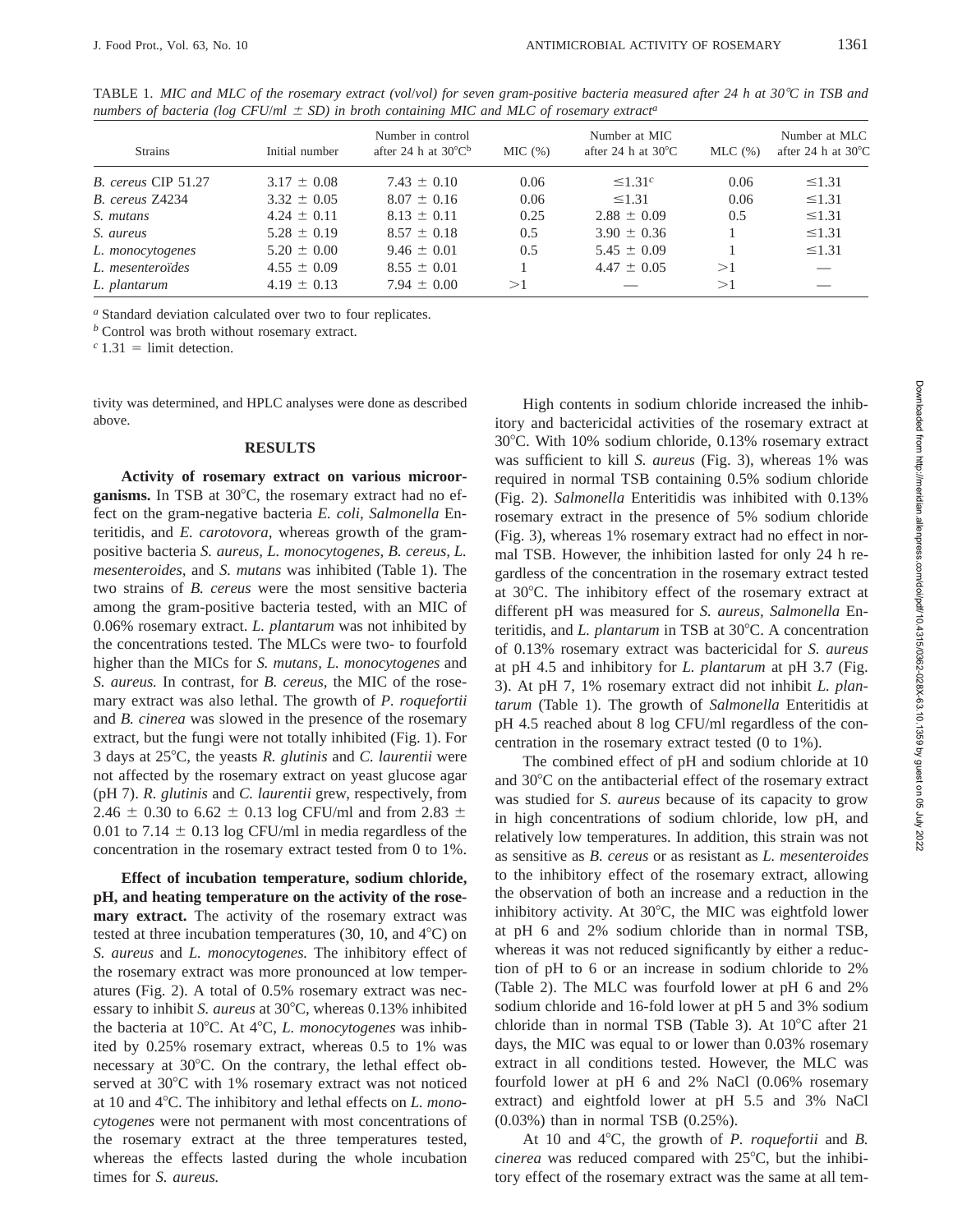

FIGURE 1. *Effect of the rosemary extract* ( $\blacklozenge$ : 0%;  $\Box$ : 0.13%;  $\blacktriangle$ *: 0.25%,*  $\times$ *: 0.5%;*  $\bigcirc$ *: 1%) on the growth at 25°C of* P. roquefortii *and* B. cinerea. *Growth was measured by the diameter of the mycelium. Standard deviation was calculated for each point from three replicates.*

peratures (Fig. 4). Adding 6% sodium chloride to potato dextrose agar and lowering pH to 3.5 reduced the growth of *P. roquefortii* and *B. cinerea* but did not modify the action of the rosemary extract.

*B. cereus* (CIP 51.27) was used to study the effect of heat on the inhibitory effect of the rosemary extract, because it was the most sensitive microorganism and, therefore, the most appropriate to measure a decrease in the inhibitory activity. The MLC of the heated rosemary extract measured after 3 days at 30°C for *B. cereus* was 0.25% irrespective of the heating time and temperature tested. The



FIGURE 2. *Effect of incubation temperatures (30, 10, and 4<sup>°</sup>C) on the antimicrobial activity of the rosemary extract* ( $\blacklozenge$ *: 0%;*  $\Box$ *: 0.13%;* **▲***: 0.25%, ×: 0.5%; ○: 1%) on S. aureus and L. mon*ocytogenes *in TSB. Bars indicate standard deviation calculated from two replicates. Standard deviations lower than 0.15 log CFU/ml were smaller than the symbols.*

MLC of unheated rosemary extract for the same strain of *B. cereus* was fourfold lower (Table 1).

**Activity of the rosemary extract in presence of food ingredients.** *B. cereus* (CIP 51.27) and *S. aureus* were chosen to study the effect of some food ingredients on the activity of the rosemary extract at 30°C. *B. cereus* (CIP 51.27) was the most sensitive microorganism and, therefore, the most appropriate to measure a decrease in the inhibitory activity. The effect of the rosemary extract on *S. aureus* was intermediate in the range of concentration tested, and *S. aureus* was chosen to detect an increase or a decrease in the inhibitory and bactericidal activity in the presence of food ingredients. With 1 mg/ml of Datem, 1% rosemary extract was necessary to inhibit *S. aureus* instead of 0.5% in normal TSB. A concentration of 0.06% rosemary extract was bactericidal for *B. cereus* in TSB but had no effect with 0.1 and 1 mg/ml of Datem (Table 4). Bovine serum albumin (1 mg/ml) reduced the inhibitory and the bactericidal effects of the rosemary extract on both *S. aureus* and *B. cereus.* A concentration of 0.5% rosemary ex-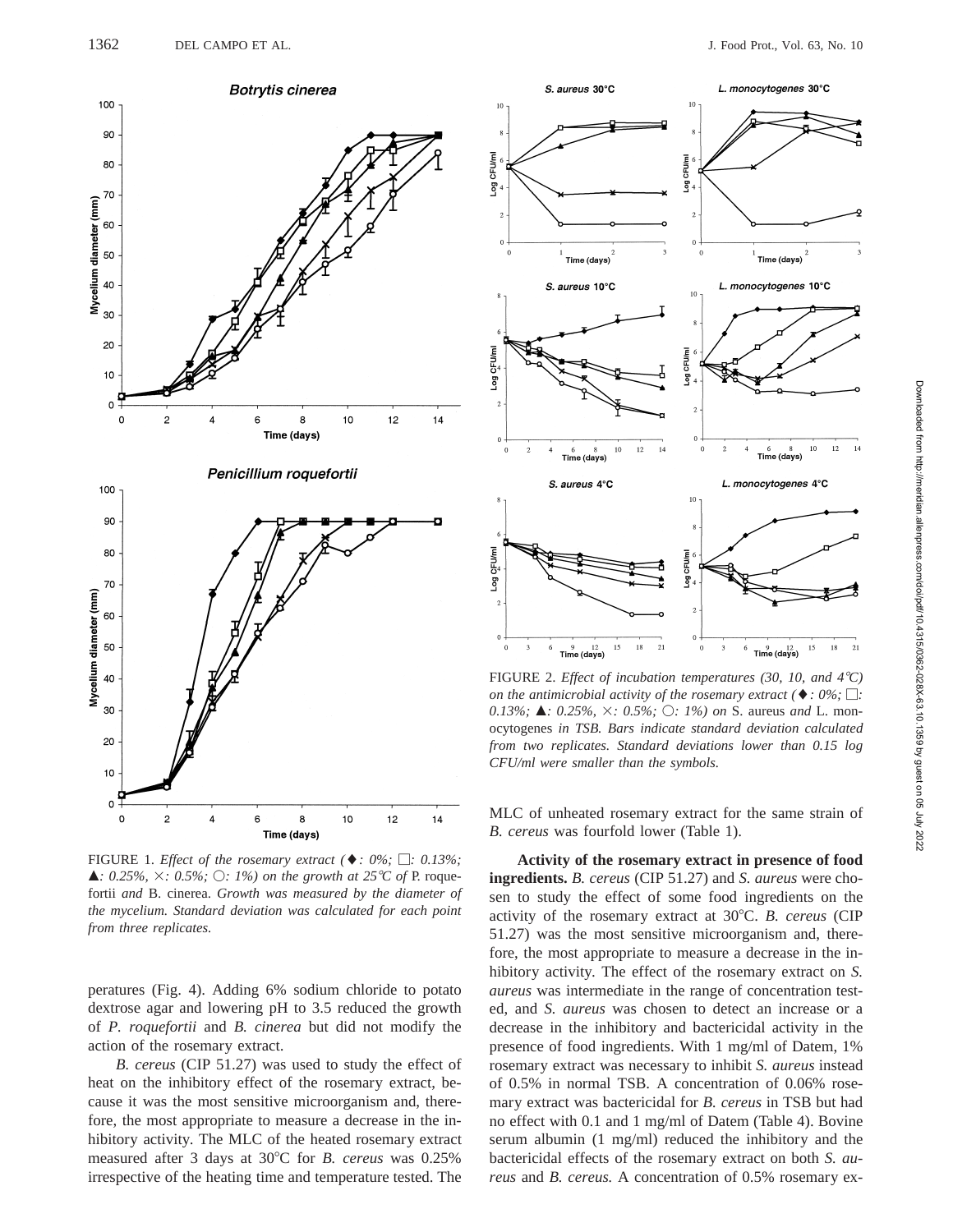













tract had no effect on *S. aureus*, and 0.25% was necessary to kill *B. cereus* (Table 4). Pectin (1 and 5 mg/ml) had no effect on the inhibitory action of the rosemary extract on *B. cereus,* but slightly increased it on *S. aureus* (Table 4). The addition of sterilized dairy cream to TSB reduced significantly the inhibitory and bactericidal effects of the rosemary extract. A concentration of 1% rosemary extract had no effect on *S. aureus* in media containing 50 and 100 ml/ ml of dairy cream (Table 4). Concentrations greater than 0.5% rosemary extract were necessary to kill *B. cereus* in the presence of 50  $\mu$ l/ml of dairy cream. When 100  $\mu$ l/ml of dairy cream was added, only 1% rosemary extract had a bactericidal effect.

The rosemary extract lost most of its activity in skimmed milk against *S. aureus* and *B. cereus.* One percent rosemary extract had no effect on *S. aureus* and delayed growth of *B. cereus* for only 24 h at 30°C (Table 4).

**Inhibitory effect of the rosemary extract in zucchini broth.** Because the rosemary extract lost its effect in the presence of proteins and fats but was not affected by pectin, it was tested as a preservative in a model food made with vegetables. Zucchini was chosen because it was the vegetable supporting the highest microbial growth among a range of pasteurized vegetables according to Carlin et al. *(3)*. The aerobic mesophilic bacteria grew in zucchini broth to reach  $10^7$  CFU/ml in 7 days at  $10^{\circ}$ C. The two concentrations of the rosemary extract (0.5 and 1%) had an inhibitory effect on this microflora. This inhibition lasted only 10 days with 0.25% rosemary extract. The presence of sterilized dairy cream in zucchini broth reduced the inhibitory effect of the rosemary extract. One percent rosemary extract was still inhibitory with 10% sterilized dairy cream but only for the first 5 days. No inhibition occurred in the presence of 50% sterilized dairy cream (Fig. 5).

**Composition and activity of hydrophilic and hydrophobic fractions.** Among the phenolic compounds of the rosemary extract separated by HPLC (Fig. 6), rosmarinic acid was identified by comparison with a commercial standard (retention time  $= 60$  min), and flavones were identified by their spectra previously reported by Scott *(17)* and eluted between 60 and 80 min. The fraction  $F_1$  (1,384 mg), obtained by hexane extraction, contained only the most apolar phenolic compounds, with retention times longer than 80 min (Fig. 6). Fraction  $F_2$  (309 mg), obtained after extraction by hexane, contained more polar phenolic compounds, with retention times lower than 80 min (Fig. 6). The fraction  $F_1$  had an MIC for *S. aureus* of 79  $\mu$ g/ml,

←

*FIGURE 3. Effect of pH and NaCl concentration on the antimicrobial activity of the rosemary extract* ( $\blacklozenge$ *: 0%;*  $\Box$ *: 0.13%;*  $\blacktriangle$ *: 0.25%, ×: 0.5%; ○: 1%) at 30°C, on S. aureus in modified TSB (pH 7, 10% NaCl),* L. plantarum *in modified TSB (pH 3.7, 0.5% NaCl), and* Salmonella *Enteritidis in modified TSB (pH 7, 5% NaCl). Bars indicate standard deviation calculated from two replicates. Standard deviations lower than 0.15 log CFU/ml were smaller than the symbols.*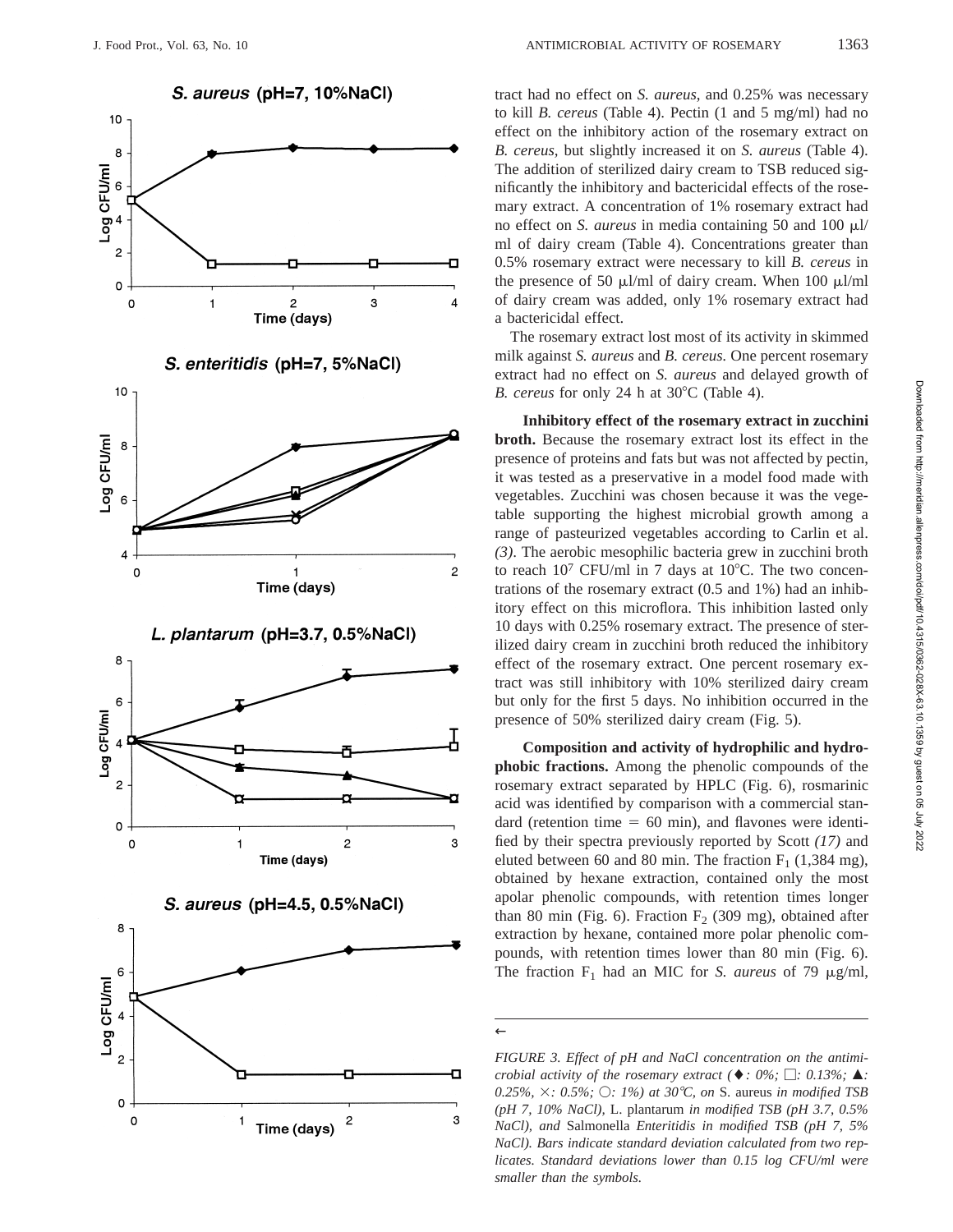TABLE 2. *MIC of the rosemary extract (vol*/*vol) for* S. aureus *measured after 24 h at 30*8*C in TSB for various pH and NaCl contentsa*

|     | NaCl $(g/liter)$ |           |           |                |           |  |
|-----|------------------|-----------|-----------|----------------|-----------|--|
| pH  | 5                | 20        | 30        | 40             | 50        |  |
| 7   | 0.5/0.5          | 0.5/0.5   | 0.06/0.13 | 0.06/0.06      | 0.06/0.06 |  |
| 6   | 0.5/0.5          | 0.06/0.06 | 0.06/0.06 | 0.06/0.06      | 0.06/0.06 |  |
| 5.5 | 0.5/0.5          | 0.06/0.06 | 0.06/0.06 | $\overline{b}$ |           |  |
| 5   | 0.13/0.13        | 0.06/0.06 | 0.06/0.06 |                |           |  |
| 4.5 | 0.06/0.06        | 0.06/0.06 | 0.06/0.06 |                |           |  |

*<sup>a</sup>* Values are expressed in percents. Two MICs as the MIC obtained from two replicate experiments are shown.

*<sup>b</sup>* No growth of *S. aureus* at these values of pH and concentration in NaCl without rosemary extract.

whereas the fraction  $F_2$  had no activity at the concentrations tested (MIC  $>129$  µg/ml).

### **DISCUSSION**

The most apolar phenolic compounds from the rosemary extract are presumably responsible of the antibacterial activity. Cuvelier et al. *(5)* characterized the phenolic composition of 24 rosemary extracts and classified them into three phenolic groups of compounds. In order of decreasing polarity, they distinguished phenolic acids, such as ferrulic acid, cafeic acid, and rosmarinic acid; flavonoids, such as apigenin and rutin; and phenolic diterpenoids, such as carnosic acid and carnosol *(5)*. The HPLC profiles obtained by the same authors are similar to ours, and we could reasonably assume that phenolic diterpenoids are the main compounds of the apolar fraction of our rosemary extract. However, some flavonoids are present in the apolar fraction of the rosemary extract. Parmar et al. *(14)* noted that among 102 natural and synthetic flavonoids tested at concentrations up to 100  $\mu$ g/ml, only two exhibited moderate bacteriostatic, but not bactericidal, activity against the grampositive bacteria *B. cereus, S. aureus,* and *Streptococcus pyogenes.* The MIC for *S. aureus* of the apolar fraction of the rosemary extract (79  $\mu$ g/ml) was lower than the tested concentration of flavones in the work of Parmar et al. *(14)*. The compounds responsible for the antibacterial action seemed presumably not to be the flavones but rather the phenolic diterpenoids.

TABLE 3. *MLC of the rosemary extract (vol*/*vol) for* S. aureus *measured after 24 h at 30*8*C in TSB for various pH and NaCl contentsa*

|     | NaCl $(g/liter)$ |           |           |           |           |  |  |
|-----|------------------|-----------|-----------|-----------|-----------|--|--|
| pH  | 5                | 20        | 30        | 40        | 50        |  |  |
| 7   | 1/1              | 0.5/0.5   | 0.5/0.25  | 0.06/0.13 | 0.13/0.06 |  |  |
| 6   | 0.5/0.5          | 0.25/0.25 | 0.06/0.13 | 0.06/0.06 | 0.06/0.06 |  |  |
| 5.5 | 0.5/0.25         | 0.25/0.25 | 0.06/0.06 | 0.06/0.06 | 0.06/0.06 |  |  |
| 5   | 0.25/0.25        | 0.06/0.06 | 0.06/0.06 | 0.06/0.06 | 0.06/0.06 |  |  |
| 4.5 | 0.5/0.25         | 0.06/0.06 | 0.06/0.06 | 0.06/0.06 | 0.06/0.06 |  |  |

*<sup>a</sup>* Values are expressed in percents. Two MLCs as the MLC obtained from two replicate experiments are shown.



FIGURE 4. *Effect of incubation temperatures* ( $\blacklozenge$  : 25<sup>°</sup>C,  $\Box$ : 10<sup>°</sup>C, *and* m*: 4*8*C) on the antimicrobial activity of the rosemary extract on* P. roquefortii *and* B. cinerea. *Growth of* P. roquefortii *and* B. cinerea *was measured by the diameter of the mycelium on potato dextrose agar after 7 days. Standard deviation was calculated for each point from three replicates.*

Among all the microorganisms tested, gram-positive bacteria were the most sensitive to the rosemary extract. Farbood et al. *(8)* and Shelef *(18)* also found that the extracts from rosemary and other *Lamiaceae* plants were inactive on gram-negative bacteria. According to Davidson *(6)*, the gram-positive bacteria are generally more susceptible to nonpolar phenolic compounds than gram-negative ones. Similarly, Moujir et al. *(13)* found that nine phenolic diterpenoids isolated from *Salvia* species inhibited the gram-positive bacteria *S. aureus, Staphylococcus albus,* and *Bacillus subtilis* at concentrations of 3 to 60  $\mu$ g/ml and did not inhibit *E. coli* and *Pseudomonas aeruginosa* at 60 mg/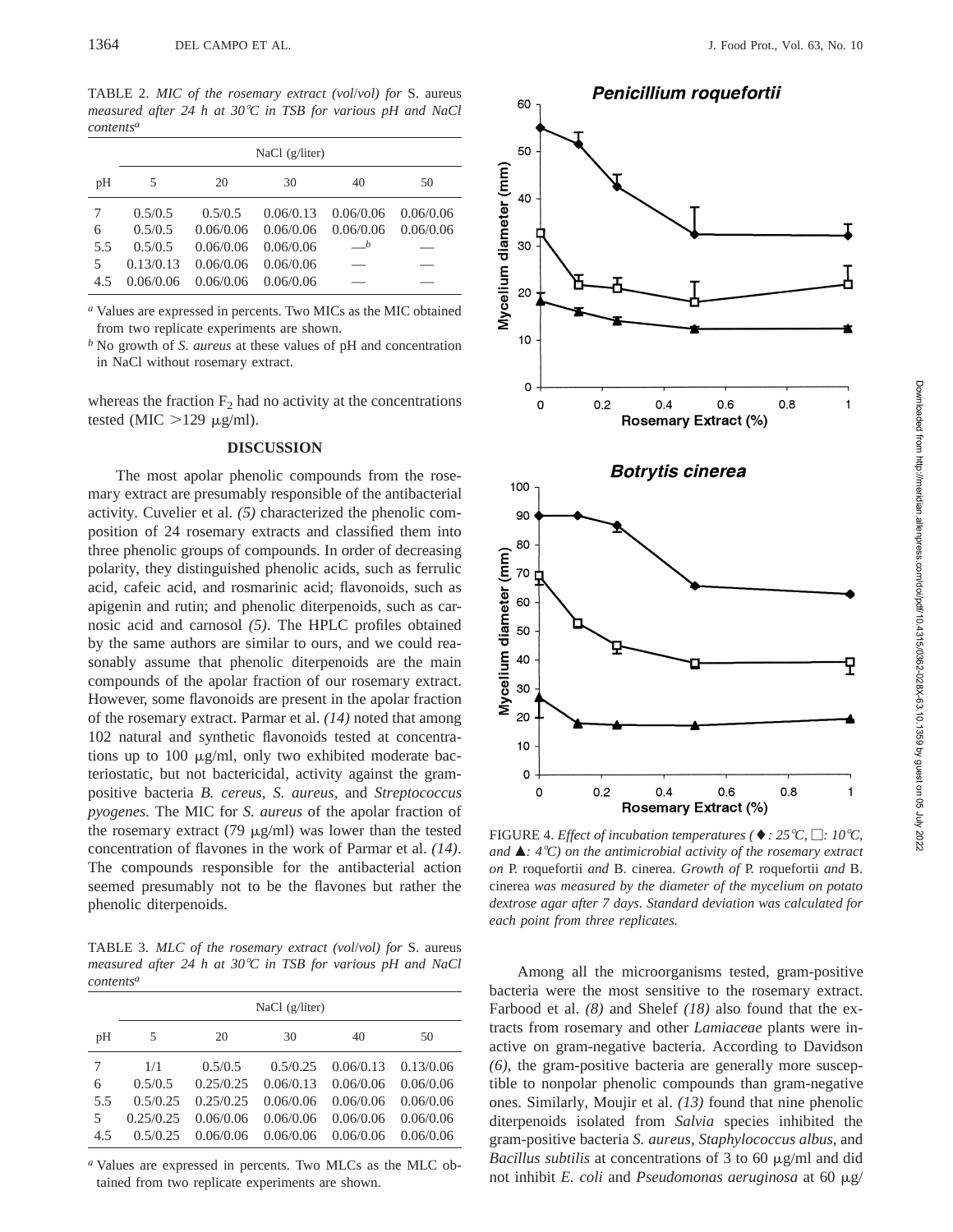|                                | Quantity of food ingredients in culture media (mg/ml and µl/ml for dairy cream) |                        |                                 |                         |             |                      |                                 |
|--------------------------------|---------------------------------------------------------------------------------|------------------------|---------------------------------|-------------------------|-------------|----------------------|---------------------------------|
|                                | $\boldsymbol{0}$                                                                | 0.1                    | $\mathbf{1}$                    | 5                       | 50          | 100                  | Pure ingredient                 |
| Datem                          |                                                                                 |                        |                                 |                         |             |                      |                                 |
| S. aureus                      |                                                                                 |                        |                                 |                         |             |                      |                                 |
| MIC, %<br>log CFU <sup>c</sup> | 0.5<br>$5.28 \pm 0.19$                                                          | 0.5<br>$4.72 \pm 0.12$ | $\mathbf{1}$<br>$4.04 \pm 0.17$ | NT                      | NT          | NT                   | NT                              |
| B. cereus                      |                                                                                 |                        |                                 |                         |             |                      |                                 |
| MIC, %<br>log CFU              | 0.06<br>$3.17 \pm 0.08$                                                         | 0.13<br>$1.31^{b}$     | 0.25<br>1.31                    | $\rm{NT}$               | NT          | NT                   | NT                              |
| Bovine serum albumin           |                                                                                 |                        |                                 |                         |             |                      |                                 |
| S. aureus                      |                                                                                 |                        |                                 |                         |             |                      |                                 |
| MIC, %<br>log CFU              | 0.5<br>$5.28 \pm 0.19$                                                          | NT                     | $\mathbf{1}$<br>$4.41 \pm 0.17$ | NT                      | NT          | NT                   | NT                              |
| B. cereus                      |                                                                                 |                        |                                 |                         |             |                      |                                 |
| MIC, %<br>log CFU              | 0.06<br>$3.17 \pm 0.08$                                                         | <b>NT</b>              | 0.25<br>1.31                    | $\rm{NT}$               | NT          | NT                   | $\rm{NT}$                       |
| Pectin                         |                                                                                 |                        |                                 |                         |             |                      |                                 |
| S. aureus                      |                                                                                 |                        |                                 |                         |             |                      |                                 |
| MIC, %<br>log CFU              | 0.5<br>$5.28 \pm 0.19$                                                          | NT                     | 0.5<br>$4.12 \pm 0.14$          | 0.25<br>$4.48 \pm 0.08$ | NT          | NT                   | NT                              |
| B. cereus                      |                                                                                 |                        |                                 |                         |             |                      |                                 |
| MIC, %<br>log CFU              | 0.06<br>$3.17 \pm 0.08$                                                         | <b>NT</b>              | 0.06<br>1.31                    | 0.06<br>1.31            | NT          | NT                   | NT                              |
| Dairy cream                    |                                                                                 |                        |                                 |                         |             |                      |                                 |
| S. aureus                      |                                                                                 |                        |                                 |                         |             |                      |                                 |
| MIC, %<br>log CFU              | 0.5<br>$5.28 \pm 0.19$                                                          | NT                     | $\rm{NT}$                       | $\rm{NT}$               | >1          | >1                   | NT                              |
| B. cereus                      |                                                                                 |                        |                                 |                         |             |                      |                                 |
| MIC, %<br>log CFU              | 0.06<br>$3.17 \pm 0.08$                                                         | <b>NT</b>              | $\rm{NT}$                       | $\rm{NT}$               | 0.5<br>1.31 | $\mathbf{1}$<br>1.31 | $\rm{NT}$                       |
| Skim milk<br>S. aureus         |                                                                                 |                        |                                 |                         |             |                      |                                 |
| MIC, %<br>log CFU              | 0.5<br>$5.28 \pm 0.19$                                                          | <b>NT</b>              | $\rm{NT}$                       | $\rm{NT}$               | $\rm{NT}$   | NT                   | >1                              |
| B. cereus                      |                                                                                 |                        |                                 |                         |             |                      |                                 |
| MIC, %<br>log CFU              | 0.06<br>$3.17 \pm 0.08$                                                         | NT                     | $\rm{NT}$                       | $\rm{NT}$               | NT          | NT                   | $\mathbf{1}$<br>$2.00 \pm 0.69$ |

TABLE 4. *MIC of the rosemary extract (vol/vol) measured after 24 h at 30°C for* S. aureus *and* B. cereus *in the presence of food ingredients and numbers of bacteria (log CFU/* $ml \pm SD$ *) in broth containing MIC of rosemary extract<sup>a</sup>* 

*a* Initial numbers of *B. cereus* and *S. aureus* in broth were, respectively, 3.84  $\pm$  0.26 log CFU/ml and 5.15  $\pm$  0.09 log CFU/ml. Numbers of *B. cereus* and *S. aureus* in broths without rosemary extract after 24 h at 30°C were, respectively, 7.70  $\pm$  0.70 log CFU/ml and  $8.90 \pm 0.38$  log CFU/ml. NT indicates not tested.

 $b$  1.31 = detection limit.

<sup>*c*</sup> Numbers of bacteria in broth containing MIC after 24 h at 30 $^{\circ}$ C  $\pm$  SD calculated from two replicates.

ml. Collins and Charles *(4)* showed that a phenolic diterpenoid, carnosol, caused a significant decrease of *S. aureus* at 50  $\mu$ g/ml, whereas 150  $\mu$ g/ml was necessary to inhibit *E. coli.* Flavonoidic structures were inactive against the gram-negative bacteria *Enterobacter agglomerans, E. coli, Klebsiella pneumoniae, Salmonella* type B, *Proteus vulgaris,* and *P. aeruginosa (14)*.

One percent rosemary extracts had a moderate antifungal activity and no effect on the yeasts tested. Beuchat and Golden *(2)* reported the reduction of molds and yeasts in the presence of many herbs and spices, but according to Davidson *(6)*, studies on the antifungal properties of hydroxycinnamic acids gave conflicting results. Parmar et al. *(14)* found no activity among 102 flavonoids on the yeast *Candida albicans* and on the fungi *Aspergillus fumigatus, Microsporum canis,* and *Trichophyton rubrum* at 100 mg/ml. Among 21 abietane diterpenes tested, Moujir et al. *(13)* found that only one could inhibit *Candida utilis* at 20 mg/ml.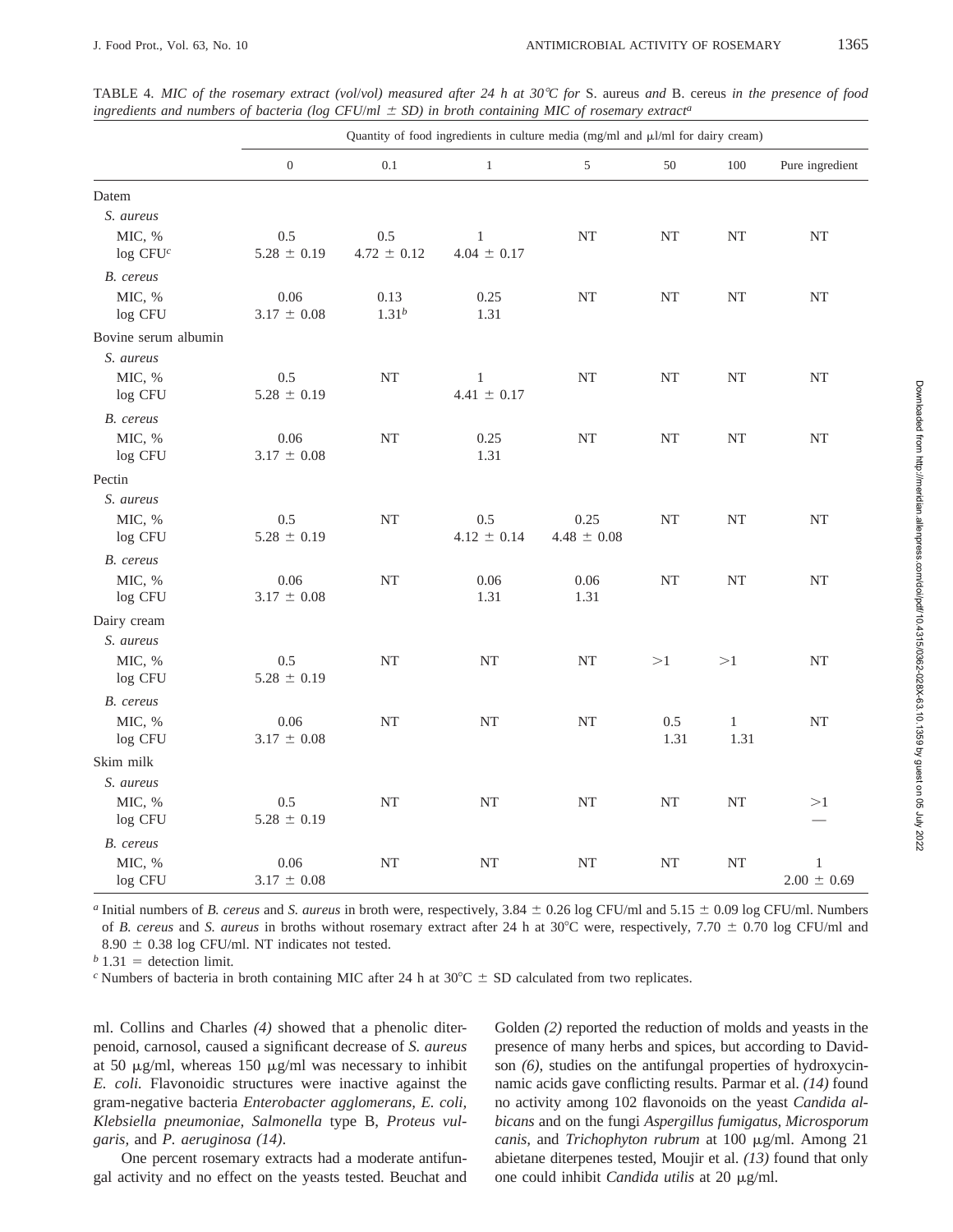

FIGURE 5. *Effect of the rosemary extract* ( $\blacklozenge$ : 0%;  $\Box$ : 0.13%;  $\blacktriangle$ *: 0.25%,*  $\times$  *: 0.5%;*  $\bigcirc$ *: 1%) on the growth of aerobic mesophilic bacteria (log CFU/ml) in zucchini broth with sterilized dairy cream after 5, 10, and 14 days at 10*8*C. Bars indicate standard deviation calculated from two replicates. Standard deviations lower than 0.15 log CFU/ml were smaller than the symbols.*

Time (days)

6

8

10

 $\overline{\mathbf{4}}$ 

6

 $\overline{A}$ 

 $3<sub>1</sub>$ 

 $\overline{c}$  $\mathbf 0$ 

 $\overline{c}$ 

Log CFU/ml 5

In zucchini broth

To use rosemary extracts as antimicrobials, it must be active in specified physicochemical conditions of foods. At low temperatures (4 and  $10^{\circ}$ C compared with  $30^{\circ}$ C), the inhibitory effect of the rosemary extract was enhanced, but the bactericidal effect disappeared. Ting and Deibel *(22)* showed that refrigeration temperature could enhance the inhibitory effect of sage but not that of clove or oregano against *L. monocytogenes.* Ultee et al. *(23)* observed that the inhibitory effect of 1 and 1.5 mmol/liter of carvacrol, a phenolic compound found in essential oils of thyme and oregano, was respectively two- and 10-fold more pronounced at 30 than at  $8^{\circ}$ C. The inhibitory effect of the rosemary extract increased with low pH and high NaCl concentrations. Bacterial cells stressed by the low pH or the high NaCl concentrations were presumably more sensitive to the effect of the rosemary extract. Stern et al. *(19)* found that increasing NaCl from 3 to 7% gave a twofold reduction of the amount of butylated hydroxyanisole (BHA) necessary to inhibit *S. aureus.* In the case of phenolics from olives, Fleming et al. *(9)* showed that 5% salt accentuated the antibacterial effect of oleuropein. Davidson *(6)* noted that the effect of pH on the antimicrobial activity of BHA depended on the microorganism tested: *Clostridium perfringens* was more susceptible at pH 5.5 and 8.5, whereas *S. aureus* was most susceptible at neutral pH. At 4 and 10°C, Tassou et al. (20) showed a bactericidal effect on *Salmonella* Enteritidis and on *L. monocytogenes* with, respectively, 0.5 and 2% essential oil from mint at pH 4.5, whereas it was inactive at neutral pH. At  $30^{\circ}$ C, we found that the MIC of the rosemary extract was eightfold lower at pH 6 and 2% sodium chloride than in the normal broth. Similarly, Lachowicz et al. *(12)* observed a synergistic effect with low pH and high NaCl concentration on the antimicrobial activity of 0.1% anise oil on *Lactobacillus cur*vatus at 30°C.

Among food ingredients, pectin did not affect the inhibitory activity of the rosemary extract, but surface-active agents, bovine serum albumin and dairy cream, reduced the inhibitory effect. Juven et al. *(11)* showed that a concentration of 140  $\mu$ g/ml of thymol in the presence of 125  $\mu$ l/ liter of Tween 80 caused a 4-log CFU/ml reduction (a growth of 9 log CFU/ml was observed without thymol) of *Salmonella* Typhimurium, whereas in the presence of 1,000  $\mu$ l/liter of Tween 80, the inhibitory effect disappeared. They observed that 9 mg/ml of bovine serum albumin eliminated the antibacterial action of 175  $\mu$ g/ml of thymol on *Salmonella* Typhimurium. Davidson *(6)* reported that bovine serum albumin and casein decreased the antimicrobial activity of BHA. According to Davidson *(6)*, the presence of lipids dramatically decreases the effectiveness of BHA on bacteria, molds, and yeasts. In our study, the rosemary extract totally lost its antibacterial activity in skim milk. Tassou and Nychas *(21)* noted that 2% olive phenolic did not inhibit significantly the growth of *S. aureus* in nonfat milk. This effect of food components reduces the use of the rosemary extract in foods.

According to Naturex,  $1,000 \mu g/ml$  is the maximal quantity of Oxy'less used in foods. This concentration corresponds to the maximal concentration of rosemary extract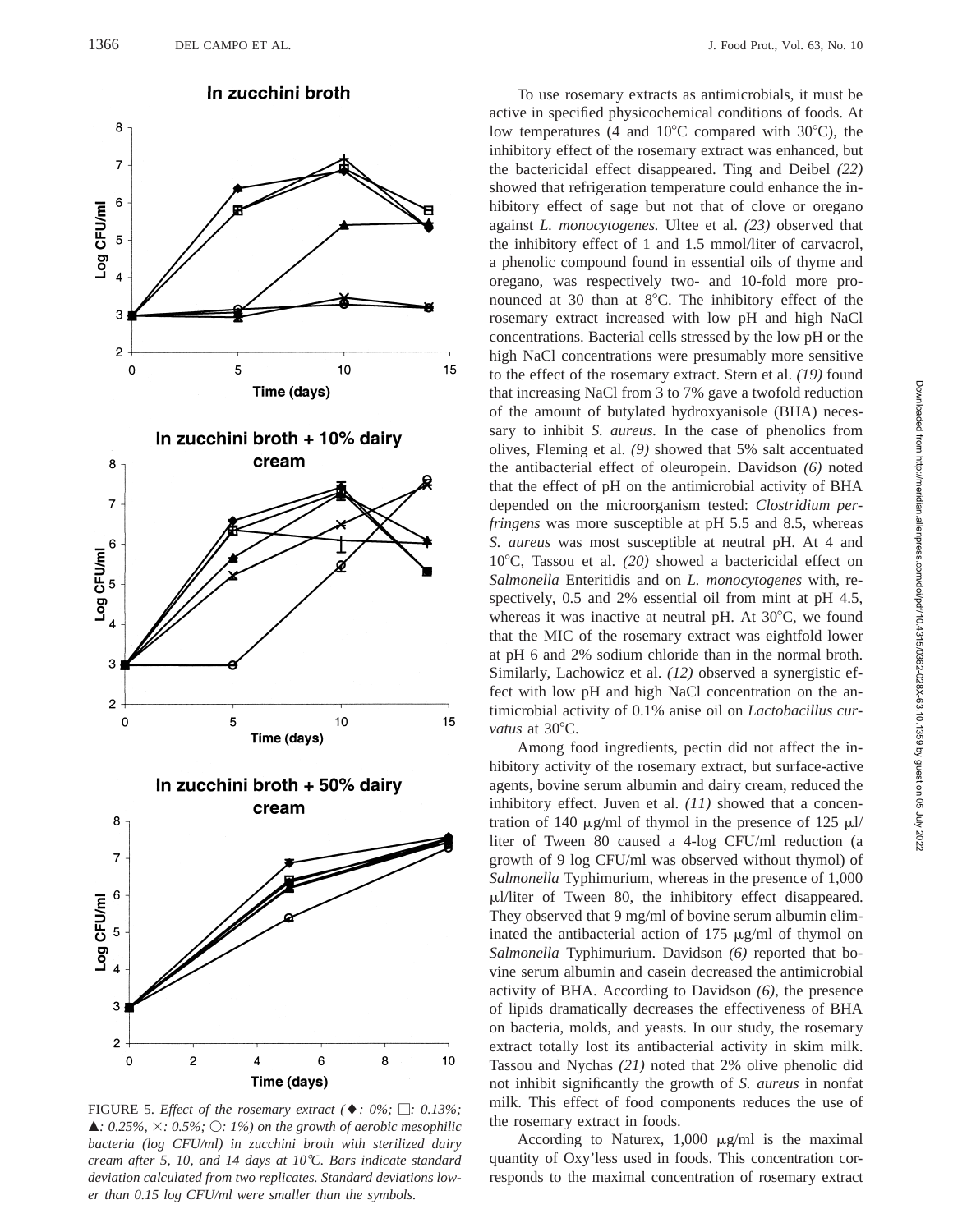

FIGURE 6. *Chromatogram of analytical RP-HPLC of rosemary extract at 280 nm: compounds of the hydrophilic fraction (F1) and hydrophobic fraction (F2) are shown. Peaks 1, 3, 4, 5, 6, 7, 8, 9, 10, 11, 12, 13, and 14 were characterized as flavones. Peak 2 was identified as rosmarinic acid.*

used in our works (i.e., 1% of an ethanolic solution of 10 g Oxy'less in 100 ml). The rosemary extract should be more appropriate in foods with low fat and protein contents in which gram-positive bacteria cause the major problems. The efficiency of the rosemary extract would be improved in refrigerated foods, and the rosemary extract withstands moderate heat treatment. Therefore, the rosemary extract could be a useful preservative in refrigerated foods with vegetables pasteurized in their final package, which microflora consists of *Bacillus* spp. *(3)*, as shown by its antimicrobial effect on the microflora of pasteurized zucchini broths.

# **ACKNOWLEDGMENTS**

This work is a partial fulfillment of J. Del Campo's Ph.D. thesis and has been carried out with financial support from Conseil Régional Provence-Alpes-Côtes d'Azur (France) and the Commission of the European Communities, Agriculture and Fisheries (FAIR) specific RTD program, under contract FAIR CT 97–3159.

# **REFERENCES**

- 1. Basaga, H., C. Tekkaya, and F. Acikel. 1997. Antioxidative and free radical scavenging properties of rosemary extract. Lebensmittel-Wiss. Technol. 30:105–108.
- 2. Beuchat, L. R., and D. A. Golden. 1989. Antimicrobials occurring naturally in foods. Food Technol. January:134–142.
- 3. Carlin, F., M. H. Guinebretiere, C. Choma, R. Pasqualini, A. Braconnier, and C. Nguyen-the. 2000. Spore-forming bacteria in commercial cooked, pasteurised and chilled vegetable purées. Food Microbiol. 2:153–165.
- 4. Collins, M. A., and H. P. Charles. 1987. Antimicrobial activity of carnosol and ursolic acid: two anti-oxidant constituents of *Rosmarinus officinalis* L. Food Microbiol. 4:311–315.
- 5. Cuvelier, M. E., H. Richard, and C. Berset. 1996. Antioxidative activity and phenolic composition of pilot-plant and commercial extracts of sage and rosemary. J. Am. Oil Chem. Soc. 73:645–652.
- 6. Davidson, P. M. 1993. Parabens and phenolic compounds, p. 263– 306. *In* P. M. Davidson and A. L. Branen (ed.), Antimicrobials in foods. Marcel Dekker, Inc., New York.
- 7. Davidson, P. M., and A. L. Branen (ed.). 1993. Antimicrobials in foods, 2nd ed. Marcel Dekker, Inc., New York.
- 8. Farbood, M. I., J. H. MacNeil, and K. Ostovar. 1976. Effect of rosemary spice extractive on growth of microorganisms in meats. J. Milk Food Technol. 39:675–679.
- Fleming, H. P., W. M. Walter, J. R. Etchells, and J. L. Etchells. 1973. Antimicrobial properties of oleuropein and products of its hydrolysis from green olives. Appl. Microbiol. 26:777–782.
- 10. Frankel, E. N., S.-W. Huang, R. Aeschbach, and E. Prior. 1996. Antioxidant activity of a rosemary extract and its constituents, carnosic acid, carnosol, and rosmarinic acid, in bulk oil and oil-in-water emulsion. J. Agric. Food Chem. 44:131–135.
- 11. Juven, B. J., J. Kanner, F. Schved, and H. Weisslowicz. 1994. Factors that interact with the antibacterial action of thyme essential oil and its active constituents. J. Appl. Bacteriol. 76:626–631.
- 12. Lachowicz, K. J., G. P. Jones, D. R. Briggs, F. E. Bienvenu, J. Wan, A. Wilcock, and M. J. Coventry. 1998. The synergistic preservative effects of the essential oils of sweet basil (*Ocimum basilicum* L.) against acid-tolerant food microflora. L. Appl. Microbiol. 26:209– 214.
- 13. Moujir, L., A. M. Gutierrez-Navarro, L. San Andres, and J. G. Luis. 1993. Structure-antimicrobial activity relationships of abietane diterpenes from *Salvia* species. Phytochemistry 14:1493–1495.